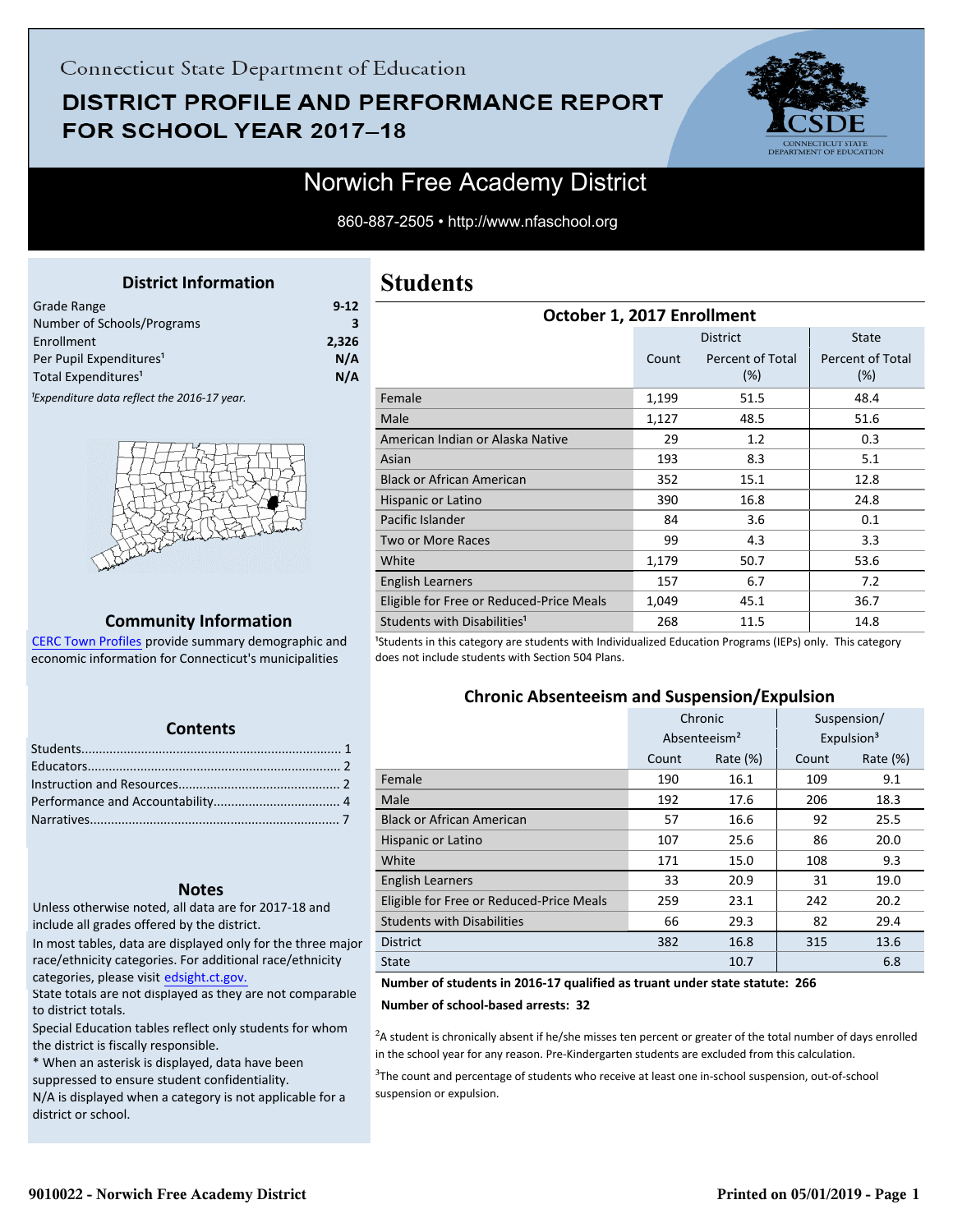## **Educators**

## **Full-Time Equivalent (FTE)<sup>1</sup> Staff**

|                                                           | <b>FTE</b> |
|-----------------------------------------------------------|------------|
| <b>General Education</b>                                  |            |
| Teachers and Instructors                                  | 141.2      |
| Paraprofessional Instructional Assistants                 | 12.5       |
| <b>Special Education</b>                                  |            |
| Teachers and Instructors                                  | 22.0       |
| Paraprofessional Instructional Assistants                 | 6.0        |
| <b>Administrators, Coordinators and Department Chairs</b> |            |
| District Central Office                                   | 0.0        |
| School Level                                              | 18.2       |
| Library/Media                                             |            |
| Specialists (Certified)                                   | 2.0        |
| <b>Support Staff</b>                                      | 3.0        |
| Instructional Specialists Who Support Teachers            | 0.0        |
| Counselors, Social Workers and School Psychologists       | 24.2       |
| <b>School Nurses</b>                                      | 4.0        |
| Other Staff Providing Non-Instructional Services/Support  | 106.3      |

#### District | State Count Percent of Total (%) Percent of Total (%) American Indian or Alaska Native 0 0.0 0.1 Asian 5 2.4 1.1 Black or African American 8 3.8 3.7 Hispanic or Latino 6 2.9 3.7 Pacific Islander 0 0.0 0.0 0.0 Two or More Races 0 0.0 0.1 0.1 White 191 91.0 91.0

**Educators by Race/Ethnicity**

 $<sup>1</sup>$ In the full-time equivalent count, staff members working part-time in the</sup> school are counted as a fraction of full-time. For example, a teacher who works half-time in a school contributes 0.50 to the school's staff count.

## **Classroom Teacher Attendance: 2016-17**

|                                                                   | District | <b>State</b> |
|-------------------------------------------------------------------|----------|--------------|
| Average Number of FTE Days Absent Due to Illness or Personal Time |          | 10.5         |

## **Instruction and Resources**

#### **11th and 12th Graders Enrolled in**

#### **College-and-Career-Readiness Courses during High School**²

|                                          | 11th  |             |       | 12 <sub>th</sub> |
|------------------------------------------|-------|-------------|-------|------------------|
|                                          | Count | Rate $(\%)$ | Count | Rate $(\%)$      |
| <b>Black or African American</b>         | 43    | 50.0        | 55    | 65.5             |
| Hispanic or Latino                       | 75    | 63.6        | 52    | 58.4             |
| White                                    | 180   | 70.6        | 233   | 81.8             |
| <b>English Learners</b>                  | 12    | 26.7        | 9     | 30.0             |
| Eligible for Free or Reduced-Price Meals | 149   | 54.4        | 176   | 67.4             |
| <b>Students with Disabilities</b>        | 23    | 41.8        | 30    | 75.0             |
| <b>District</b>                          | 359   | 65.0        | 412   | 75.6             |
| State                                    | 69.3  |             |       | 80.1             |

<sup>2</sup>College-and-Career-Readiness Courses include Advanced Placement®(AP), International Baccalaureate®(IB), Career and Technical Education(CTE), workplace experience and dual enrollment courses.

## **Students with Disabilities Who Spend 79.1 to** 100 Percent of Time with Nondisabled Peers<sup>3</sup>

|                                | Count | Rate (%) |
|--------------------------------|-------|----------|
| Autism                         | N/A   | N/A      |
| <b>Emotional Disturbance</b>   | N/A   | N/A      |
| <b>Intellectual Disability</b> | N/A   | N/A      |
| Learning Disability            | N/A   | N/A      |
| Other Health Impairment        | N/A   | N/A      |
| <b>Other Disabilities</b>      | N/A   | N/A      |
| Speech/Language Impairment     | N/A   | N/A      |
| <b>District</b>                | N/A   | N/A      |
| State                          |       | 68.6     |

 $3$ Ages 6-21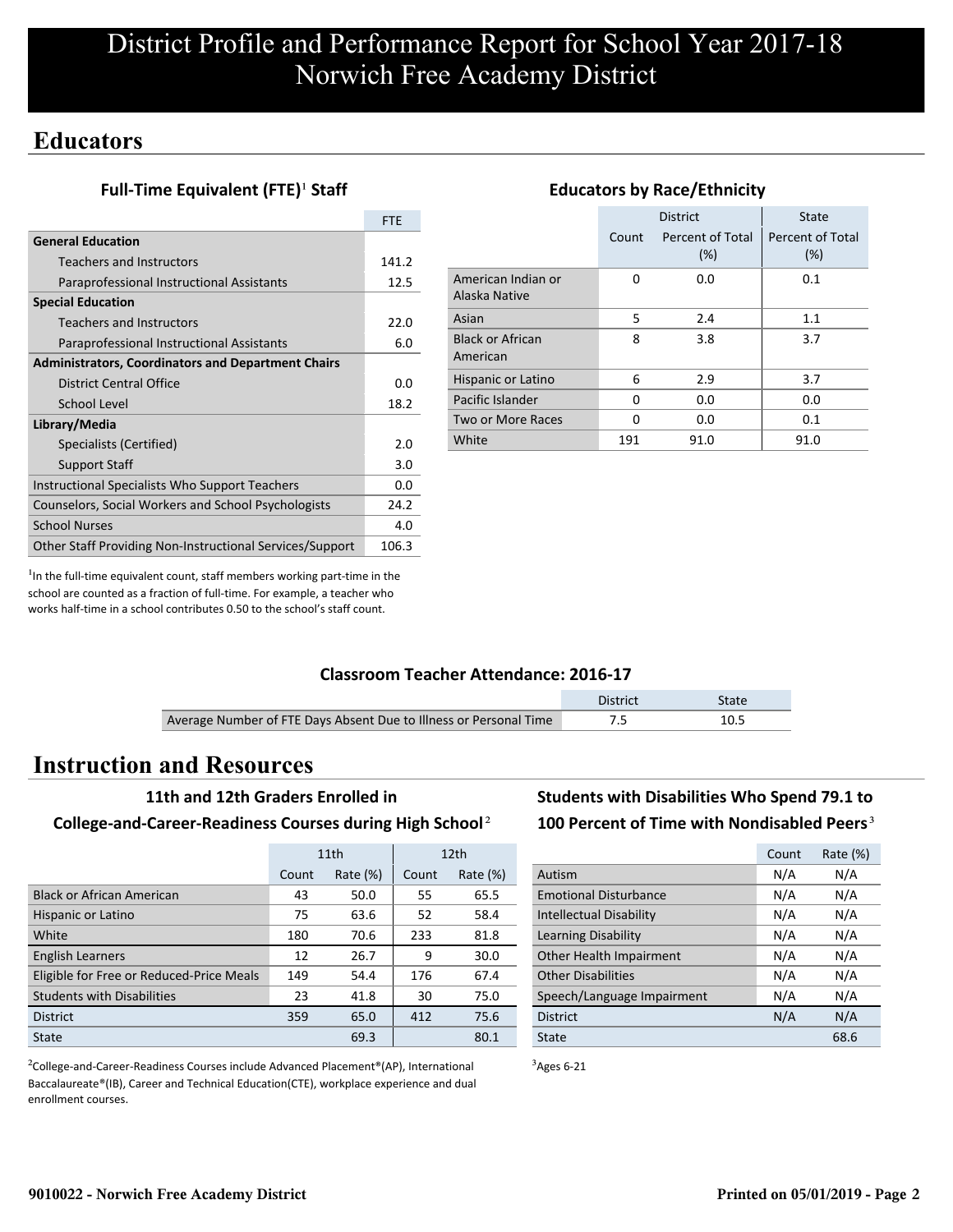## Students with Disabilities by Primary Disability<sup>1</sup>

|                                | <b>District</b> | State       |             |
|--------------------------------|-----------------|-------------|-------------|
|                                | Count           | Rate $(\%)$ | Rate $(\%)$ |
| Autism                         | 0               | 0.0         | 1.8         |
| <b>Emotional Disturbance</b>   | 0               | 0.0         | 1.1         |
| <b>Intellectual Disability</b> | 0               | 0.0         | 0.5         |
| Learning Disability            | 0               | 0.0         | 5.2         |
| Other Health Impairment        | 0               | 0.0         | 3.1         |
| <b>Other Disabilities</b>      | 0               | 0.0         | 1.1         |
| Speech/Language                | 0               | 0.0         | 1.8         |
| Impairment                     |                 |             |             |
| <b>All Disabilities</b>        |                 | 0.0         | 14.5        |

#### **Students with Disabilities Placed Outside of the District**²

|                                             | District | State       |             |
|---------------------------------------------|----------|-------------|-------------|
|                                             | Count    | Rate $(\%)$ | Rate $(\%)$ |
| Public Schools in<br><b>Other Districts</b> |          | 0.0         | 8.3         |
| <b>Private Schools</b><br>or Other Settings |          | 0.O         | 5.2         |

²Grades K-12

 ${}^{1}$ Grades K-12

## **Overall Expenditures:**³ **2016-17**

|                                                           |                                | Per Pupil     |            |
|-----------------------------------------------------------|--------------------------------|---------------|------------|
|                                                           | Total $(5)$                    | District (\$) | State (\$) |
| <b>Instructional Staff and Services</b>                   | N/A                            | N/A           | N/A        |
| Instructional Supplies and Equipment                      | N/A                            | N/A           | N/A        |
| Improvement of Instruction and Educational Media Services | N/A                            | N/A           | N/A        |
| <b>Student Support Services</b>                           | N/A                            | N/A           | N/A        |
| <b>Administration and Support Services</b>                | N/A                            | N/A           | N/A        |
| <b>Plant Operation and Maintenance</b>                    | N/A                            | N/A           | N/A        |
| Transportation                                            | N/A                            | N/A           | N/A        |
| <b>Costs of Students Tuitioned Out</b>                    | N/A                            | N/A           | N/A        |
| Other                                                     | N/A                            | N/A           | N/A        |
| Total                                                     | N/A                            | N/A           | N/A        |
|                                                           | <b>Additional Expenditures</b> |               |            |
| Land, Buildings, and Debt Service                         | N/A                            | N/A           | N/A        |

<sup>3</sup>Expenditures may be supported by local tax revenues, state grants, federal grants, municipal in-kind services, tuition and other sources.

#### **Special Education Expenditures: 2016-17**

|                                 | <b>District</b>                       | <b>State</b> |                         |
|---------------------------------|---------------------------------------|--------------|-------------------------|
|                                 | Total (\$)<br>Percent of<br>Total (%) |              | Percent of<br>Total (%) |
| <b>Certified Personnel</b>      | N/A                                   | N/A          | N/A                     |
| Noncertified Personnel          | N/A                                   | N/A          | N/A                     |
| <b>Purchased Services</b>       | N/A                                   | N/A          | N/A                     |
| <b>Tuition to Other Schools</b> | N/A                                   | N/A          | N/A                     |
| Special Ed. Transportation      | N/A                                   | N/A          | N/A                     |
| <b>Other Expenditures</b>       | N/A                                   | N/A          | N/A                     |
| <b>Total Expenditures</b>       | N/A                                   | N/A          | N/A                     |

#### **Expenditures by Revenue Source:**<sup>4</sup> **2016-17**

|                 | Percent of Total (%) |              |  |  |
|-----------------|----------------------|--------------|--|--|
|                 | Including            | Excluding    |  |  |
|                 | School               | School       |  |  |
|                 | Construction         | Construction |  |  |
| Local           | N/A                  | N/A          |  |  |
| State           | N/A                  | N/A          |  |  |
| Federal         | N/A                  | N/A          |  |  |
| Tuition & Other | N/A                  | N/A          |  |  |

<sup>4</sup>Revenue sources do not include state-funded Teachers' Retirement Board contributions, vocational-technical school operations, SDE budgeted costs for salaries and leadership activities and other state-funded school districts (e.g., Dept. of Children and Families and Dept. of Correction).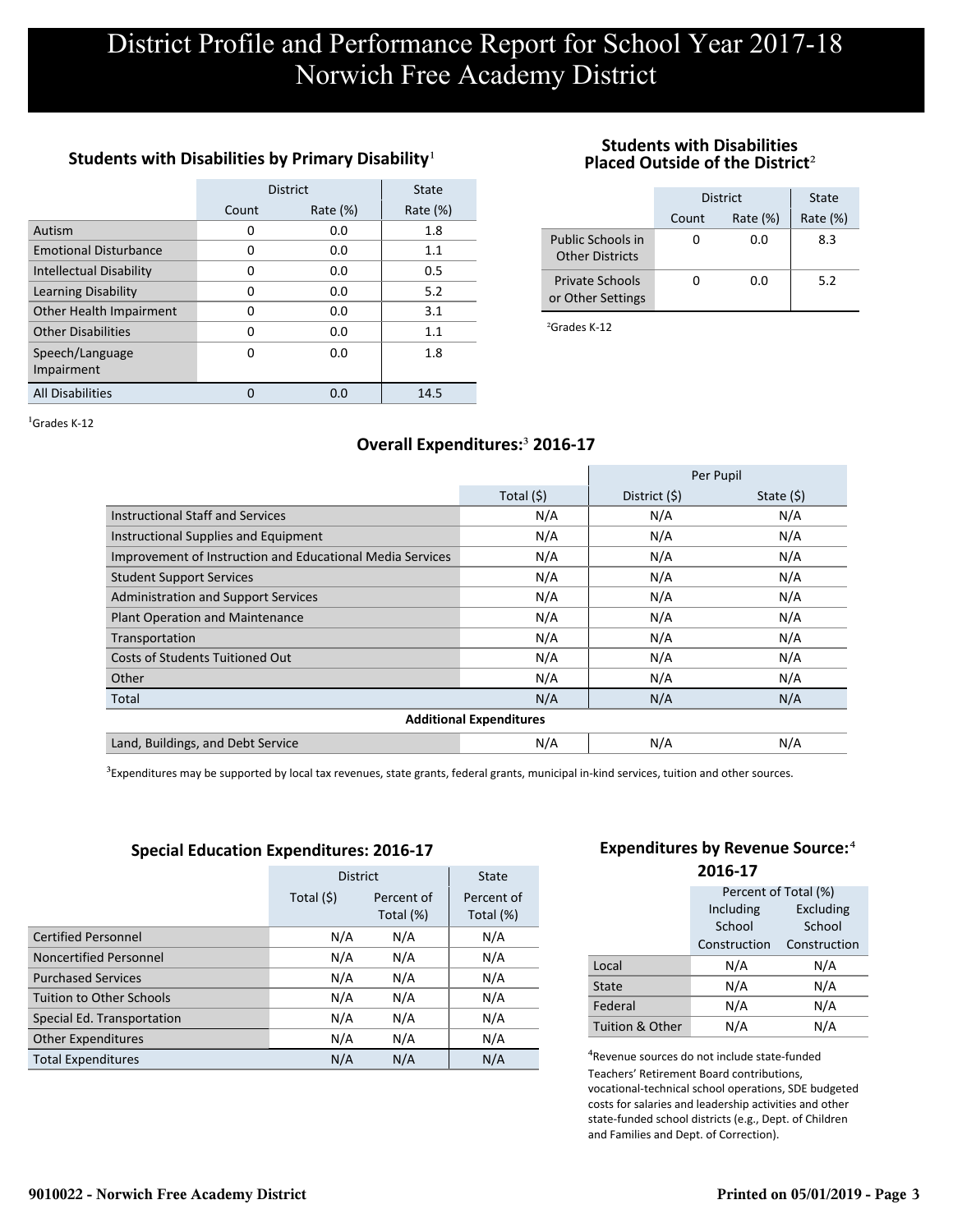# **Performance and Accountability**

### **District Performance Index (DPI)**

A District Performance Index (DPI) is the average performance of students in a subject area (i.e., ELA, Mathematics or Science) on the state summative assessments.The DPI ranges from 0-100. A DPI is reported for all students tested in a district and for students in each individual student group. Connecticut's ultimate target for a DPI is 75. The USDOE approved Connecticut's waiver request related to statewide student assessment in science. As a result, in spring 2018, the Connecticut State Department of Education administered a NGSS Assessment Field Test for both science standard and alternate assessments. Therefore, no science data appear in the table below.

|                                              | <b>English Language Arts(ELA)</b> |            | <b>Math</b> |            |
|----------------------------------------------|-----------------------------------|------------|-------------|------------|
|                                              | Count                             | <b>DPI</b> | Count       | <b>DPI</b> |
| American Indian or Alaska Native             | 7                                 | $\ast$     | 7           | $\ast$     |
| Asian                                        | 44                                | 60.2       | 44          | 73.0       |
| <b>Black or African American</b>             | 79                                | 37.9       | 79          | 37.8       |
| Hispanic or Latino                           | 100                               | 47.0       | 100         | 45.3       |
| Native Hawaiian or Other Pacific Islander    | $\ast$                            | $\ast$     | $\ast$      | $\ast$     |
| Two or More Races                            | 41                                | 55.3       | 41          | 50.4       |
| White                                        | 240                               | 62.6       | 240         | 58.5       |
| English Learners                             | 53                                | 35.9       | 53          | 35.7       |
| Non-English Learners                         | 460                               | 57.0       | 460         | 55.2       |
| Eligible for Free or Reduced-Price Meals     | 243                               | 46.6       | 243         | 45.0       |
| Not Eligible for Free or Reduced-Price Meals | 270                               | 62.3       | 270         | 60.6       |
| <b>Students with Disabilities</b>            | 52                                | 35.4       | 52          | 33.7       |
| <b>Students without Disabilities</b>         | 461                               | 57.1       | 461         | 55.4       |
| <b>High Needs</b>                            | 261                               | 46.3       | 261         | 44.4       |
| Non-High Needs                               | 252                               | 63.7       | 252         | 62.3       |
| <b>District</b>                              | 513                               | 54.9       | 513         | 53.2       |

## **National Assessment of Educational Progress (NAEP): Percent At or Above Proficient**<sup>1</sup>

|                        | <b>NAEP 2017</b> | <b>NAEP 2013</b> |          |
|------------------------|------------------|------------------|----------|
| <b>READING</b>         | Grade 4          | Grade 8          | Grade 12 |
| Connecticut            | 43%              | 44%              | 50%      |
| <b>National Public</b> | 35%              | 35%              | 36%      |
| <b>MATH</b>            | Grade 4          | Grade 8          | Grade 12 |
| Connecticut            | 40%              | 36%              | 32%      |
| <b>National Public</b> | 40%              | 33%              | 25%      |

<sup>1</sup>NAEP is often called the "Nation's Report Card." It is sponsored by the U.S. Department of Education. This table compares Connecticut's performance to that of national public school students. Performance standards for state assessments and NAEP are set independently. Therefore, one should not expect performance results to be the same [across Smarter Balanced and NAEP. Instead, NAEP results are meant to](https://portal.ct.gov/-/media/SDE/Student-Assessment/NAEP/report-card_NAEP-2017.pdf?la=en) complement other state assessment data. To view student subgroup performance on NAEP, click here.

## **Physical Fitness Tests: Students Reaching Health Standard**²

|                      | Percent of Students by Grade <sup>3</sup> (%) |      |      |           |       | <b>All Tested Grades</b> |
|----------------------|-----------------------------------------------|------|------|-----------|-------|--------------------------|
|                      | $\overline{4}$                                | 6    | 8    | <b>HS</b> | Count | Rate $(\%)$              |
| Sit & Reach          | N/A                                           | N/A  | N/A  | 81.5      | 606   | 81.5                     |
| Curl Up              | N/A                                           | N/A  | N/A  | 72.4      | 606   | 72.4                     |
| Push Up              | N/A                                           | N/A  | N/A  | 65.3      | 606   | 65.3                     |
| Mile Run/PACER       | N/A                                           | N/A  | N/A  | 51.7      | 606   | 51.7                     |
| All Tests - District | N/A                                           | N/A  | N/A  | 37.5      | 606   | 37.5                     |
| All Tests - State    | 53.2                                          | 51.4 | 50.5 | 45.6      |       | 50.1                     |

 $2$ The Connecticut Physical Fitness Assessment (CPFA) is administered to all students in Grades 4, 6, 8 and 10. The health-related fitness scores gathered through the CPFA should be used to educate and motivate children and their families to increase physical activity and develop lifetime fitness habits.

 $3$ Only students assessed in all four areas are included in this calculation.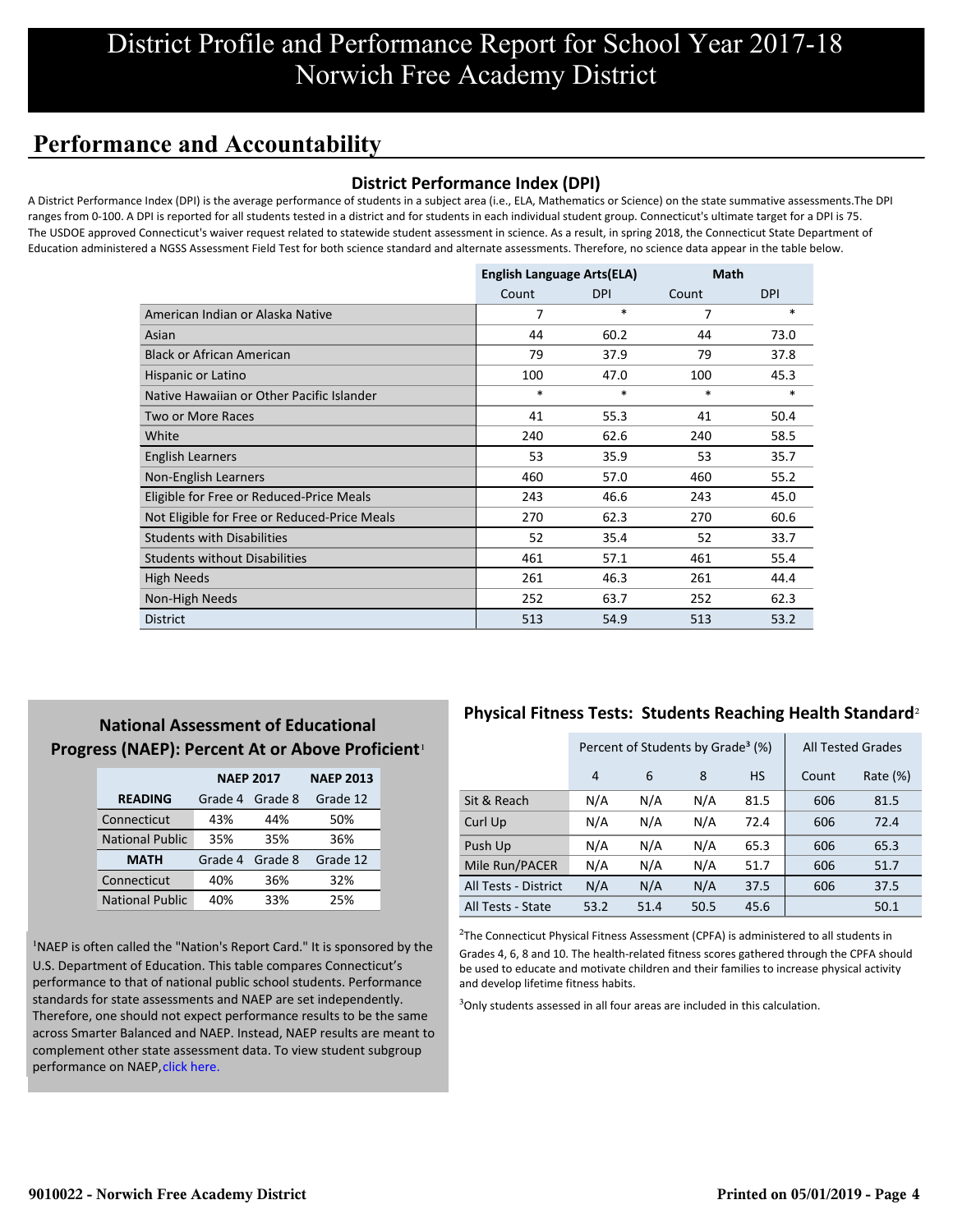### **Cohort Graduation: Four-Year**<sup>1</sup>

|                                          | 2016-17                   |             |  |
|------------------------------------------|---------------------------|-------------|--|
|                                          | Cohort Count <sup>2</sup> | Rate $(\%)$ |  |
| <b>Black or African American</b>         | 99                        | 87.9        |  |
| Hispanic or Latino                       | 96                        | 79.2        |  |
| <b>English Learners</b>                  | 63                        | 85.7        |  |
| Eligible for Free or Reduced-Price Meals | 340                       | 78.2        |  |
| <b>Students with Disabilities</b>        | 92                        | 65.2        |  |
| <b>District</b>                          | 637                       | 86.7        |  |
| State                                    |                           | 87.9        |  |

<sup>1</sup>The four-year cohort graduation rate represents the percentage of first-time 9th graders who earn a standard high school

[diploma within four years.](http://www.sde.ct.gov/sde/cwp/view.asp?a=2758&q=334898)

 $2$ Cohort count includes all students in the cohort as of the end of the 2016-17 school year.

## **11th and 12th Graders Meeting Benchmark on at Least One College Readiness Exam**³

|                                             | Participation <sup>4</sup> |        | <b>Meeting Benchmark</b> |
|---------------------------------------------|----------------------------|--------|--------------------------|
|                                             | Rate $(\%)$                | Count  | Rate $(\%)$              |
| Female                                      | 98.8                       | 220    | 38.5                     |
| Male                                        | 96.8                       | 177    | 33.7                     |
| <b>Black or African American</b>            | 95.3                       | 12     | 7.1                      |
| Hispanic or Latino                          | 95.7                       | 30     | 14.5                     |
| White                                       | 99.3                       | 259    | 48.0                     |
| <b>English Learners</b>                     | 84.0                       | $\ast$ | $\ast$                   |
| Eligible for Free or<br>Reduced-Price Meals | 96.3                       | 100    | 18.7                     |
| <b>Students with Disabilities</b>           | 89.5                       | $\ast$ | $\ast$                   |
| <b>District</b>                             | 97.8                       | 397    | 36.2                     |
| State                                       | 96.3                       |        | 44.8                     |

 $3$ College readiness exams and benchmark scores are as follows:

- SAT® meets benchmark score on SAT, Revised SAT or Connecticut School Day SAT
- ACT® meets benchmark score on 3 of 4 exams (benchmark score varies by subject)
- AP® 3 or higher on any one  $AP^®$  exam
- IB® 4 or higher on any one IB® exam
- Smarter Balanced Level 3 or higher on both ELA and math

 $4$ Participation Rate equals the number of test-takers in 11th and 12th grade divided by the number of students enrolled in those grades, as a percent. Sources:

SAT® and AP® statistics derived from data provided by the College Board.

- Copyright © 2018 The College Board. www.collegeboard.org
- ACT® statistics derived from data provided by ACT, Inc.

Copyright © 2018 ACT, Inc. www.act.org

IB® statistics derived from data provided by the International Baccalaureate Organization.

Copyright © International Baccalaureate Organization 2018

### **College Entrance and Persistence**

|                                                    | Class of 2017         | Class of 2016            |
|----------------------------------------------------|-----------------------|--------------------------|
|                                                    | Entrance <sup>5</sup> | Persistence <sup>6</sup> |
|                                                    | Rate (%)              | Rate $(\%)$              |
| Female                                             | 72.0                  | 84.4                     |
| Male                                               | 70.3                  | 83.2                     |
| <b>Black or African American</b>                   | 67.0                  | 76.0                     |
| Hispanic or Latino                                 | 58.2                  | 68.6                     |
| White                                              | 73.4                  | 87.8                     |
| English Learners                                   | 61.8                  | 81.8                     |
| Eligible for Free or<br><b>Reduced-Price Meals</b> | 59.7                  | 74.6                     |
| <b>Students with Disabilities</b>                  | 42.6                  | *                        |
| <b>District</b>                                    | 71.2                  | 83.8                     |
| State                                              | 70.9                  | 88.3                     |

⁵College entrance refers to the percent of high school graduates from the year who enrolled in college any time during the first year after high school.

⁶College persistence refers to the percent of students who enrolled in college the first year after high school and returned for a second year (Freshman to Sophomore persistence).

Source: National Student Clearinghouse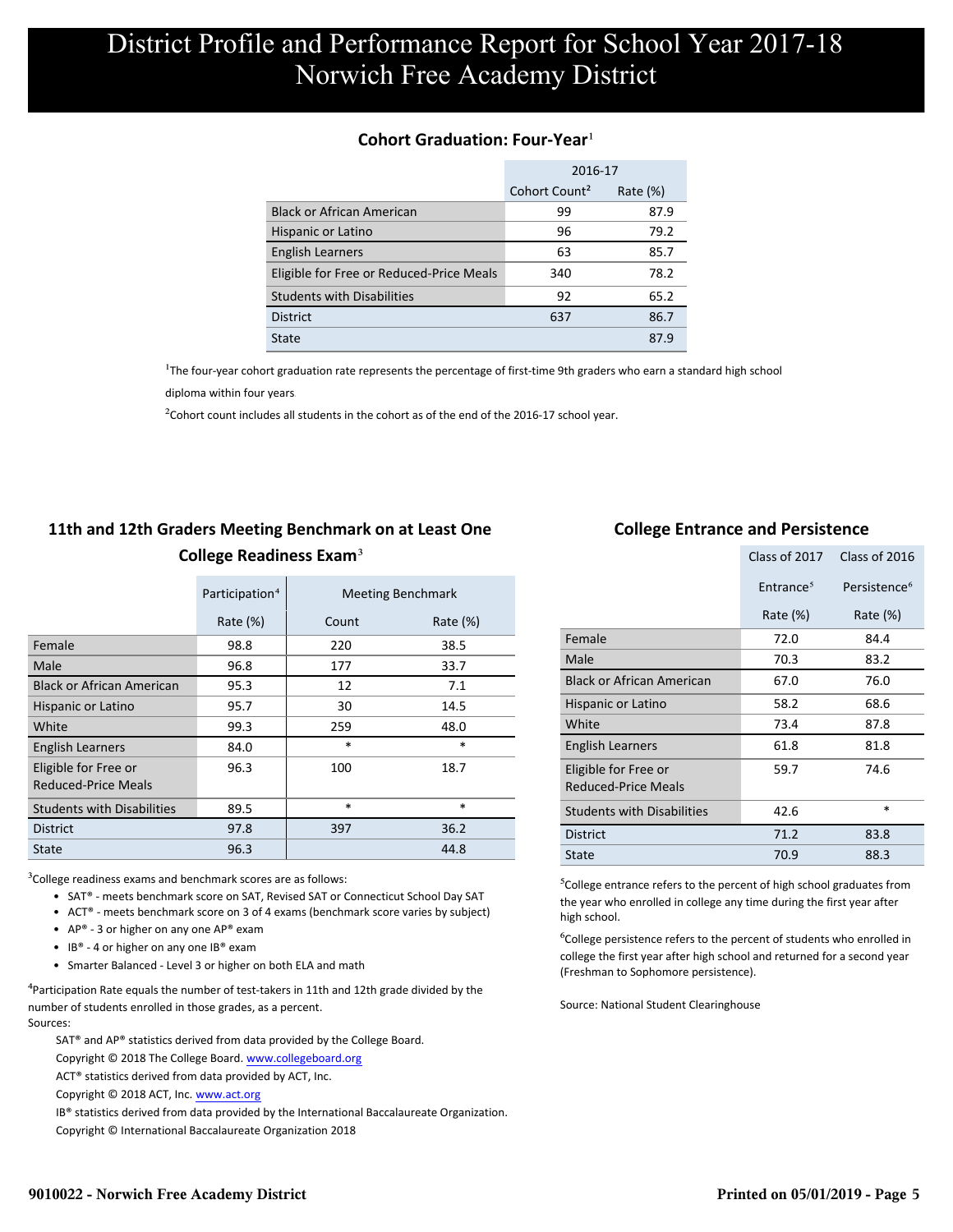#### **Next Generation Accountability Results**

Connecticut's Next Generation Accountability System is a broad set of 12 indicators that help tell the story of how well a district/school is preparing its students for success in college, careers, and life. It moves beyond test scores and graduation rates to provide a more holistic, multifactor perspective of district and school performance. The USDOE approved Connecticut's waiver request related to statewide student assessment in science. As a result, in spring 2018, the Connecticut State Department of Education administered a NGSS Assessment Field Test for both science standard and alternate assessments. Therefore, no science data appear in the table below.

| Indicator                                                 |                            | Index/Rate    | Target  | Points<br>Earned | <b>Max</b><br>Points | % Points<br>Earned | <b>State Average</b><br>Index/Rate |
|-----------------------------------------------------------|----------------------------|---------------|---------|------------------|----------------------|--------------------|------------------------------------|
| <b>ELA Performance Index</b>                              | <b>All Students</b>        | 54.9          | 75      | 73.1             | 100                  | 73.1               | 67.6                               |
|                                                           | <b>High Needs Students</b> | 46.3          | 75      | 61.8             | 100                  | 61.8               | 57.5                               |
| Math Performance Index                                    | <b>All Students</b>        | 53.2          | 75      | 71.0             | 100                  | 71.0               | 62.7                               |
|                                                           | <b>High Needs Students</b> | 44.4          | 75      | 59.2             | 100                  | 59.2               | 52.0                               |
| <b>ELA Academic Growth</b>                                | <b>All Students</b>        | N/A           | 100%    | 0.0              | 0                    | 0.0                | 60.7%                              |
|                                                           | <b>High Needs Students</b> | N/A           | 100%    | 0.0              | 0                    | 0.0                | 55.6%                              |
|                                                           | <b>All Students</b>        | N/A           | 100%    | 0.0              | 0                    | 0.0                | 61.9%                              |
| <b>Math Academic Growth</b>                               | <b>High Needs Students</b> | N/A           | 100%    | 0.0              | 0                    | 0.0                | 55.4%                              |
| <b>Chronic Absenteeism</b>                                | <b>All Students</b>        | 16.8%         | $<=5\%$ | 26.4             | 50                   | 52.7               | 10.7%                              |
|                                                           | <b>High Needs Students</b> | 22.5%         | $<=5\%$ | 14.9             | 50                   | 29.8               | 16.6%                              |
|                                                           | % Taking Courses           | 70.3%         | 75%     | 46.9             | 50                   | 93.7               | 74.8%                              |
| <b>Preparation for CCR</b>                                | % Passing Exams            | 36.2%         | 75%     | 24.1             | 50                   | 48.3               | 44.8%                              |
| On-track to High School Graduation                        |                            | 86.9%         | 94%     | 46.2             | 50                   | 92.4               | 87.5%                              |
| 4-year Graduation All Students (2017 Cohort)              |                            | 86.7%         | 94%     | 92.2             | 100                  | 92.2               | 87.9%                              |
| 6-year Graduation - High Needs Students (2015 Cohort)     |                            | 78.5%         | 94%     | 83.5             | 100                  | 83.5               | 81.8%                              |
| Postsecondary Entrance (Class of 2017)                    |                            | 71.5%         | 75%     | 95.3             | 100                  | 95.3               | 70.9%                              |
| Physical Fitness (estimated part rate) and (fitness rate) |                            | 99.0%   37.5% | 75%     | 25.0             | 50                   | 49.9               | 96.6%   50.1%                      |
| <b>Arts Access</b>                                        |                            | 55.8%         | 60%     | 46.5             | 50                   | 93.1               | 51.2%                              |
| <b>Accountability Index</b>                               |                            |               |         | 766.1            | 1050                 | 73.0               |                                    |

| Gap Indicators                | Non-High Needs Rate <sup>1</sup> High Needs Rate |       | Size of Gap | State Gap Mean +1 Stdev <sup>2</sup> Is Gap an Outlier? <sup>2</sup> |  |
|-------------------------------|--------------------------------------------------|-------|-------------|----------------------------------------------------------------------|--|
| Achievement Gap Size Outlier? |                                                  |       |             |                                                                      |  |
| ELA Performance Index Gap     | 63.7                                             | 46.3  | 17.4        | 15.9                                                                 |  |
| Math Performance Index Gap    | 62.3                                             | 44.4  | 17.9        | 18.2                                                                 |  |
| Science Performance Index Gap |                                                  | N/A   |             |                                                                      |  |
| <b>Graduation Rate Gap</b>    | 94.0%                                            | 78.5% | 15.5%       | 12.7%                                                                |  |

<sup>1</sup>If the Non-High Needs Rate exceeds the ultimate target (75 for Performance Index and 94% for graduation rate), the ultimate target is used for gap calculations.

 $2$ If the size of the gap exceeds the state mean gap plus one standard deviation, the gap is an outlier.

| Subject/Subgroup |                            | Participation Rate $(\%)^3$ |                                   |
|------------------|----------------------------|-----------------------------|-----------------------------------|
| <b>ELA</b>       | <b>All Students</b>        | 95.9                        | <sup>3</sup> Minimum              |
|                  | <b>High Needs Students</b> | 94.9                        | participation<br>standard is 95%. |
| Math             | <b>All Students</b>        | 95.9                        |                                   |
|                  | <b>High Needs Students</b> | 94.9                        |                                   |
| Science          | <b>All Students</b>        | 94.4                        |                                   |
|                  | <b>High Needs Students</b> | 91.1                        |                                   |

### **Connecticut's State Identified Measurable Goal for Children with Disabilities (SIMR)**

Increase the reading performance of all 3rd grade students with disabilities statewide, as measured by Connecticut's English Language Arts (ELA) Performance Index.

Grade 3 ELA Performance Index for Students with Disabilities:

**District: N/A State: 51.5**

#### **Supporting Resources**

 [Two-page FAQ](http://edsight.ct.gov/relatedreports/nextgenFAQ_revisedDec2018.pdf) 

 [Detailed Presentation](http://edsight.ct.gov/relatedreports/Next%20Generation%20Accountability%20System_Detailed%20Presentation_Jan_2019_FINAL.pdf) 

 [Using Accountability Results to Guide Improvement: comprehensive documentation and supports](http://edsight.ct.gov/relatedreports/Using_Accountability_Results_to_Guide_Improvement.pdf)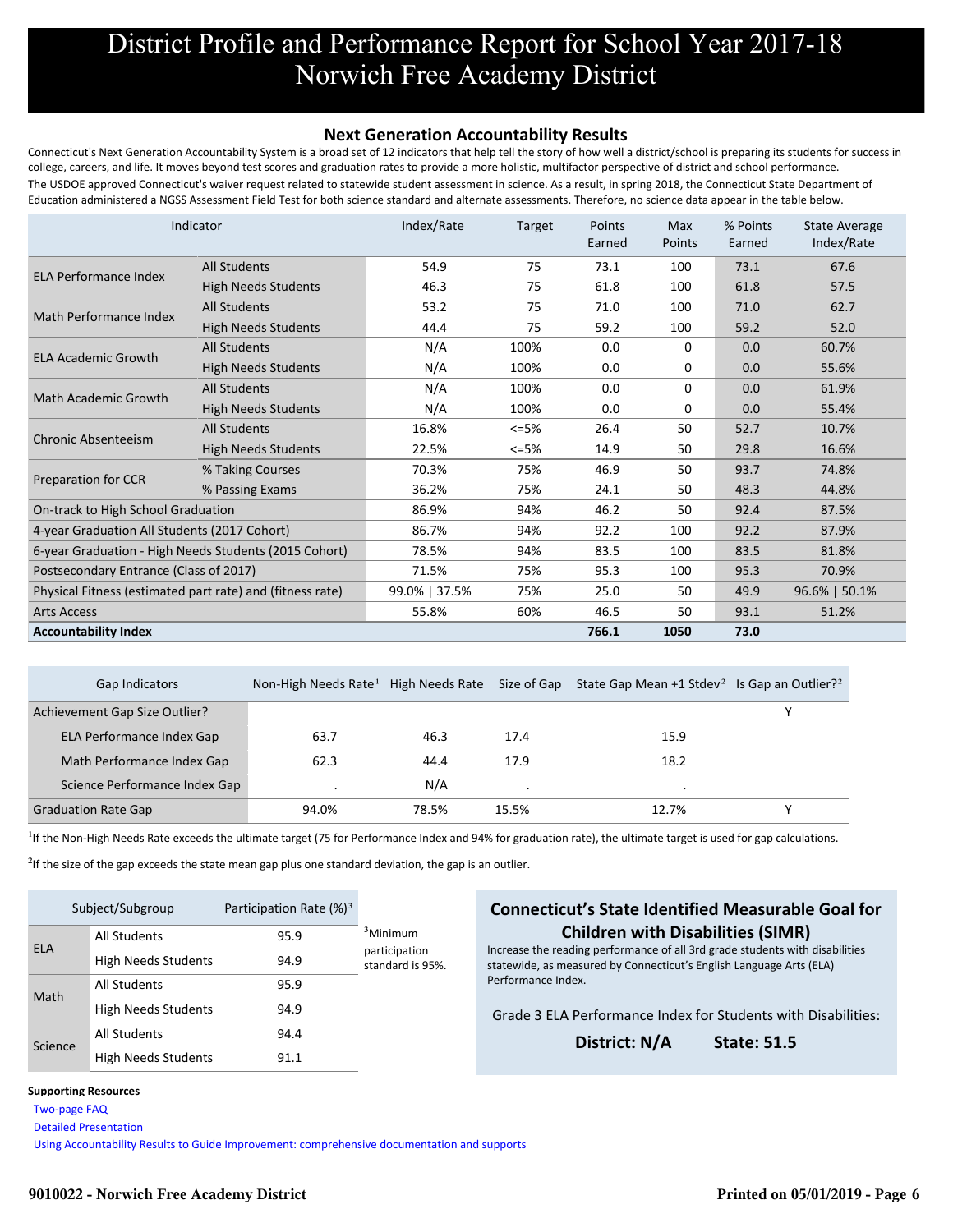# **Narratives**

NFA's student population of 2272 students represents significant diversity on several levels. We greatly value and support this diversity. The NFA Diversity Office takes the lead in coordinating and supporting multicultural activities and programs. The Diversity Office staff works to promote understanding of and collaboration between students and faculty/staff of all backgrounds. Among the activities they oversee are:.

Pathways to Teaching program for minority students.Hispanic Heritage Month, Haitian Flag Day, and monthly diversity meetings featuring a variety of activities and presentations including field trips and speakers.Student co-curricular cultural organizations such as the Cape Verdean, Haitian, Latino, and providing paid work for minority students.Partnership with NAACP Youth Council Student work planning/participating in community evens that celebrate at a local elementary school.Mentoring support for students from diverse backgrounds.Providing support for students and families from diverse backgrounds.Providing language support for EL students in the classrooms.Providing language support for EL students and their families at SSTs, PPTs, and students of excellence into organizations such as the Spanish National Honor Society and the Chinese National Honor Society. Chinese Clubs.Female student group stressing leadership among young women.Class presentations/training on diversity, as requested.Summer internships diversity, such as the NAACP Youth Freedom Fund Dinner, the annual MLK luncheon, the MLK March in town, city-wide festivals and a Multicultural Night other meetings.Celebrating events recognizing various cultures, including Hispanic Heritage Month, National French Week, Chinese New Year.Induction of

In the classroom, the World Language Department offers eight languages and we hire native speakers to teach those classes whenever possible. We offer field trips and exchange programs for our students. Students receiving free or reduced price lunch receive class workbooks at a discounted price or for gatherings with the deaf community or visit the School of the Deaf to practice the language. free. World Language teachers also use "realia" and language-specific readers to teach languages and cultural diversity. Our ASL program conducts